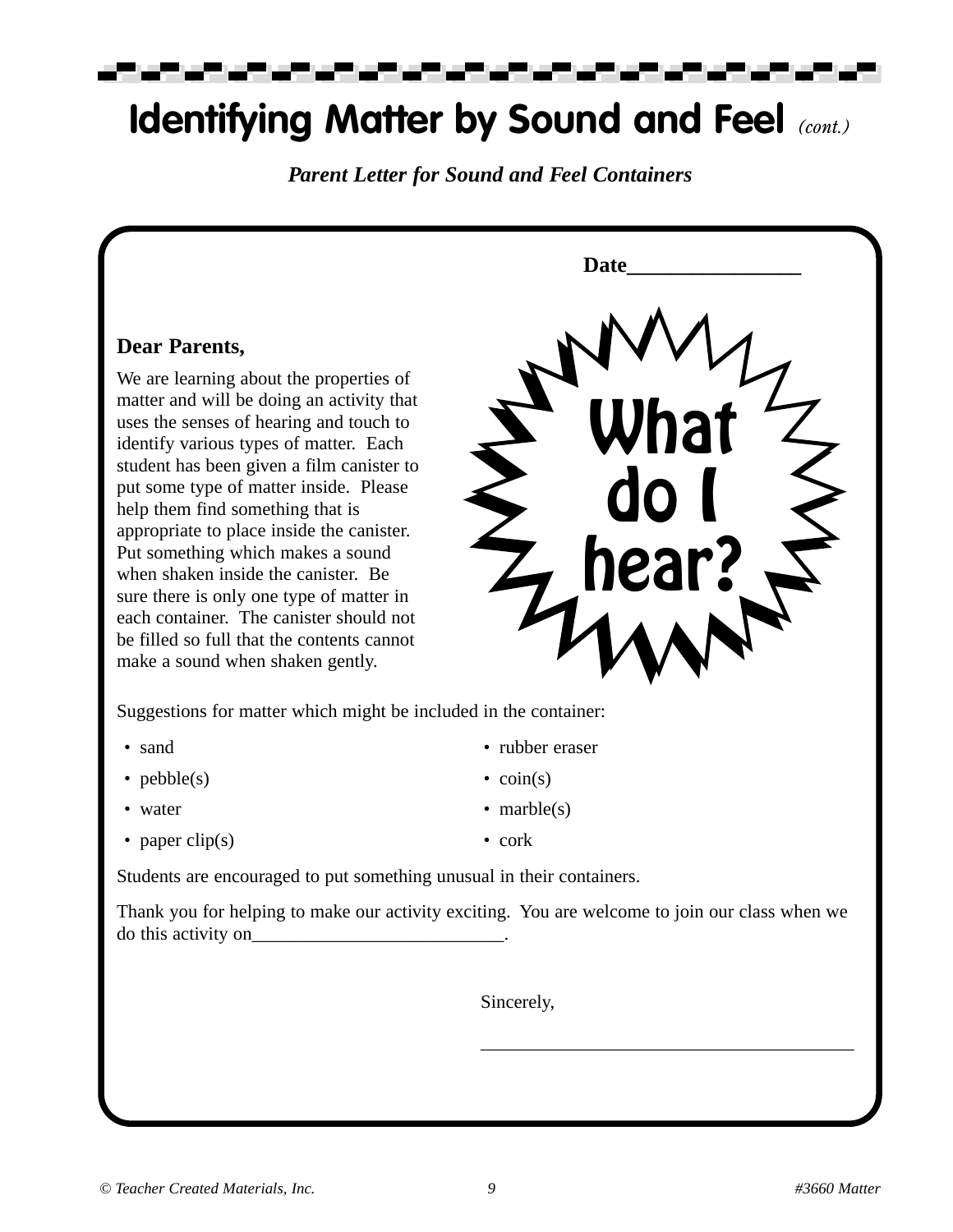ಮಾರ್ ಮಾಡಿದ التواريخ والمراجع والمراكب والمستعمل المستعمل المستعملات

## **Identifying Matter by Sound and Feel** *(cont.)*

*Sound and Feel Containers List*

| <b>Student Names</b> | <b>Contents</b> |
|----------------------|-----------------|
| 1.                   |                 |
| 2.                   |                 |
| 3.                   |                 |
| 4.                   |                 |
| 5.                   |                 |
| 6.                   |                 |
| 7.                   |                 |
| 8.                   |                 |
| 9.                   |                 |
| 10.                  |                 |
| 11.                  |                 |
| 12.                  |                 |
| 13.                  |                 |
| 14.                  |                 |
| 15.                  |                 |
| 16.                  |                 |
| 17.                  |                 |
| 18.                  |                 |
| 19.                  |                 |
| 20.                  |                 |
| $21.$                |                 |
| 22.                  |                 |
| 23.                  |                 |
| 24.                  |                 |
| 25.                  |                 |
| 26.                  |                 |
| $27. \,$             |                 |
| 28.                  |                 |
| 29.                  |                 |
| 30.                  |                 |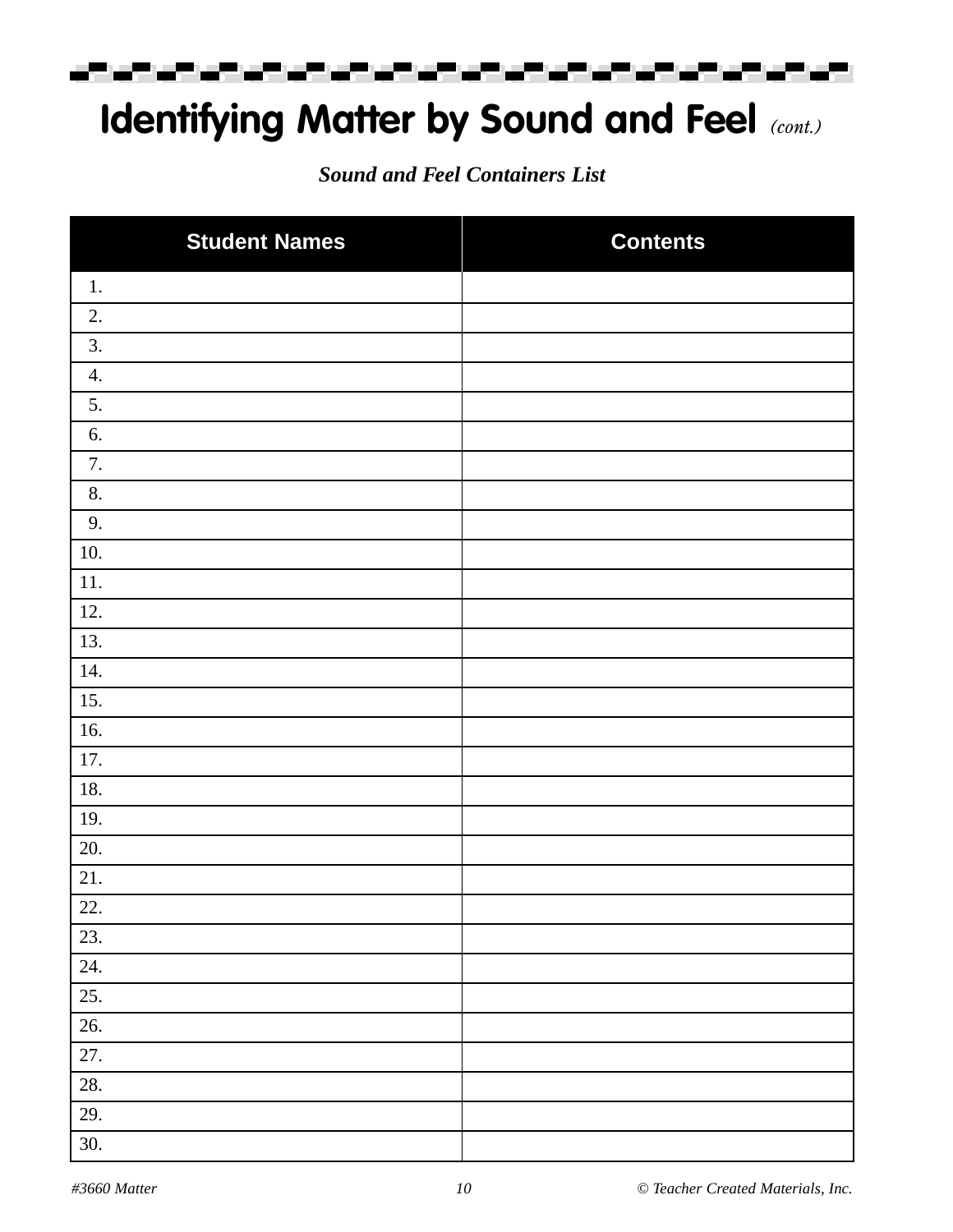

### **Identifying Matter by Sound and Feel** *(cont.)*

*What's Inside the Container? Data Sheet*

Name:\_\_\_\_\_\_\_\_\_\_\_\_\_\_\_\_\_\_\_\_\_\_\_\_\_\_\_\_\_\_\_\_\_\_\_\_\_\_\_\_\_\_ Date: \_\_\_\_\_\_\_\_\_\_\_\_\_\_\_\_\_\_\_\_\_\_\_\_\_\_\_\_\_\_

**To the Student:** DO NOT OPEN THE LID. Shake the container and listen to the sound it makes. How does it feel when you shake it? Can you guess what is inside? Look at the answer list. Choose the name of the thing you think is inside the container and write it next to the container's number.

| $1.$             |  |
|------------------|--|
| 2.               |  |
| 3.               |  |
| $\overline{4}$ . |  |
| 5.               |  |
| 6.               |  |
| 7.               |  |
| 8.               |  |
| 9.               |  |
| 10.              |  |